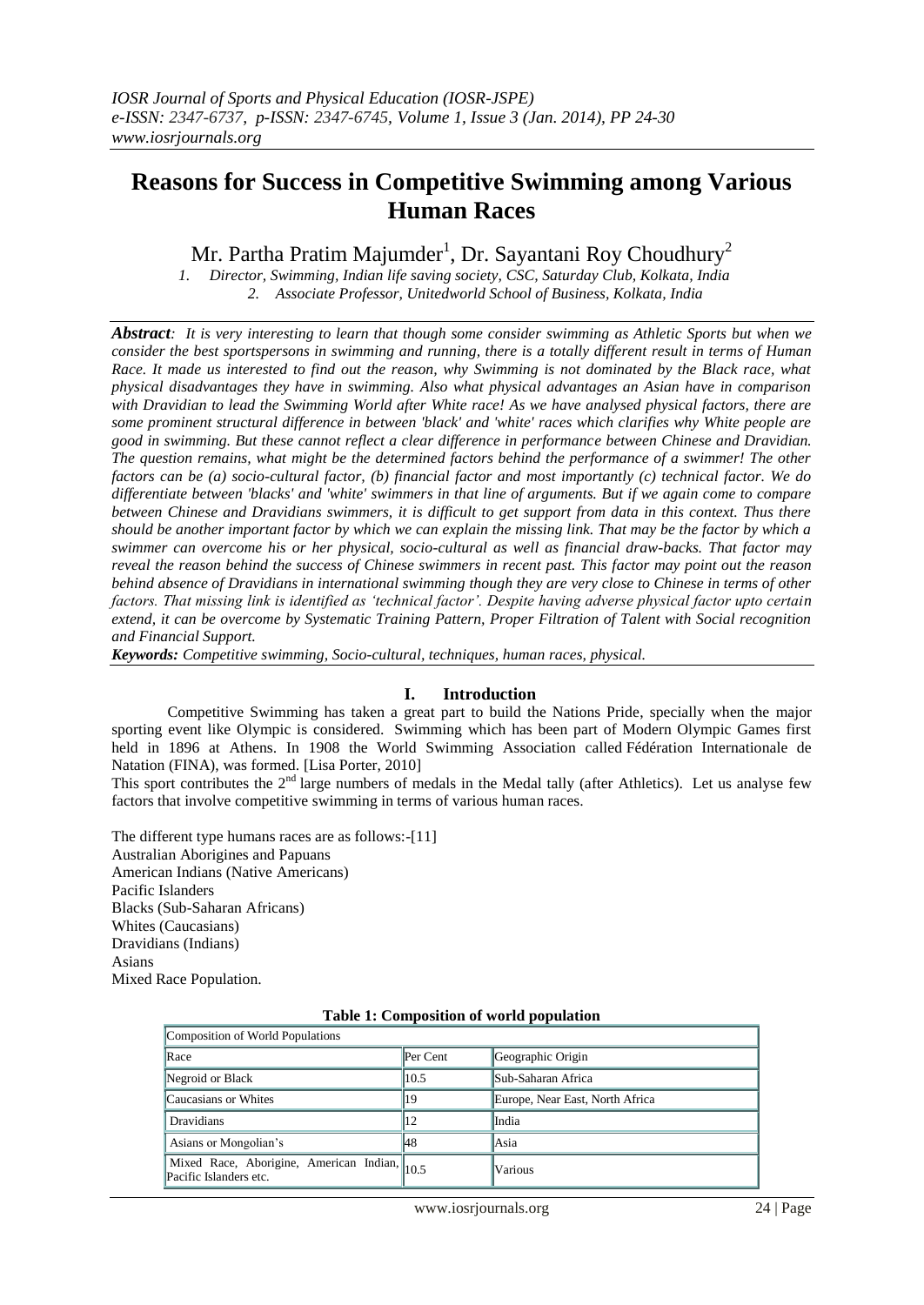As we can see there are, four Major Human Race in the World Population and Balance is Mixed and other human races. When we consider the performance in terms of some major Swimming and Running events, the results of last four Olympics are as Follows in term of the above four human races (or if it mixed the Dominant race):-[14]

| Swimming<br>Event                                   | Olympic Result 2000 |            | Olympic Result 2004 |            | Olympic Result 2008 |               |            | Olympic Result 2012 |               |            |            |               |
|-----------------------------------------------------|---------------------|------------|---------------------|------------|---------------------|---------------|------------|---------------------|---------------|------------|------------|---------------|
|                                                     | With country code   |            | With country code   |            | With country code   |               |            | With country code   |               |            |            |               |
|                                                     | Gold                | Silver     | <b>Bronze</b>       | Gold       | Silver              | <b>Bronze</b> | Gold       | Silver              | <b>Bronze</b> | Gold       | Silver     | <b>Bronze</b> |
| 50 mt Freestyle<br>(Men)                            | <b>USA</b>          | <b>USA</b> | <b>NED</b>          | <b>USA</b> | <b>CRO</b>          | <b>RSA</b>    | <b>BRA</b> | <b>FRA</b>          | <b>FRA</b>    | <b>FRA</b> | <b>USA</b> | <b>BRA</b>    |
| 400 <sub>mt</sub><br>Freestyle(Men)                 | <b>AUS</b>          | <b>ITA</b> | <b>USA</b>          | <b>AUS</b> | <b>AUS</b>          | <b>USA</b>    | <b>KOR</b> | <b>CHI</b>          | <b>USA</b>    | CHI        | <b>KOR</b> | <b>USA</b>    |
| 100 <sub>mt</sub><br><b>Back</b><br>Stroke (Men)    | <b>USA</b>          | <b>AUS</b> | <b>GER</b>          | <b>USA</b> | <b>AUT</b>          | <b>JPN</b>    | <b>USA</b> | <b>USA</b>          | <b>AUS</b>    | <b>USA</b> | <b>USA</b> | <b>JPN</b>    |
| 100 <sub>mt</sub><br>Butterfly(Men)                 | <b>SWE</b>          | <b>AUS</b> | <b>AUS</b>          | <b>USA</b> | <b>USA</b>          | <b>URK</b>    | <b>USA</b> | <b>SRB</b>          | <b>AUS</b>    | <b>USA</b> | <b>RUS</b> | <b>RSA</b>    |
| 100 <sub>mt</sub><br><b>Breast</b><br>Stroke(Men)   | <b>ITA</b>          | <b>USA</b> | <b>RUS</b>          | <b>JPN</b> | <b>USA</b>          | <b>FRA</b>    | <b>RUS</b> | <b>AUS</b>          | <b>USA</b>    | <b>JPN</b> | <b>NOR</b> | <b>FRA</b>    |
| 50mt (Women)<br>Freestyle                           | <b>NED</b>          | <b>SWE</b> | <b>USA</b>          | <b>NED</b> | <b>FRA</b>          | <b>AUS</b>    | <b>GER</b> | <b>USA</b>          | <b>AUS</b>    | <b>NED</b> | <b>BLR</b> | <b>NED</b>    |
| 400mt Freestyle<br>(Women)                          | <b>USA</b>          | <b>USA</b> | <b>CRC</b>          | <b>FRA</b> | POL                 | <b>USA</b>    | <b>GBR</b> | <b>USA</b>          | <b>GBR</b>    | <b>FRA</b> | <b>USA</b> | <b>GBR</b>    |
| 100Back Stroke<br>(Women)                           | <b>ROM</b>          | <b>JPN</b> | <b>SPN</b>          | <b>USA</b> | <b>ZIM</b>          | <b>FRA</b>    | <b>USA</b> | ZIM                 | <b>USA</b>    | <b>USA</b> | <b>AUS</b> | <b>JPN</b>    |
| 100 Butterfly<br>(Women)                            | <b>NED</b>          | <b>SVK</b> | <b>USA</b>          | <b>AUS</b> | POL                 | <b>NED</b>    | <b>AUS</b> | <b>USA</b>          | <b>AUS</b>    | <b>USA</b> | <b>CHN</b> | <b>AUS</b>    |
| <b>Breast</b><br>100 <sub>mt</sub><br>Stroke(Women) | <b>USA</b>          | <b>AUS</b> | <b>RSA</b>          | <b>CHI</b> | <b>AUS</b>          | <b>AUS</b>    | <b>AUS</b> | <b>USA</b>          | <b>AUT</b>    | <b>LUT</b> | <b>USA</b> | <b>JPN</b>    |
| <b>ALTHLETIC</b><br><b>EVENTS</b>                   |                     |            |                     |            |                     |               |            |                     |               |            |            |               |
| 100 <sub>mt</sub><br><b>RUNIMEN</b>                 | <b>USA</b>          | <b>TRI</b> | <b>BAR</b>          | <b>USA</b> | <b>POR</b>          | <b>USA</b>    | <b>JAM</b> | <b>TTO</b>          | <b>USA</b>    | <b>JAM</b> | <b>JAM</b> | <b>USA</b>    |
| 10000M<br><b>RUNIMEN</b>                            | <b>ETH</b>          | <b>KEN</b> | <b>ETH</b>          | <b>ETH</b> | <b>ETH</b>          | ERI           | <b>ETH</b> | <b>ETH</b>          | <b>KEN</b>    | <b>GBR</b> | <b>USA</b> | <b>ETH</b>    |
| 100M<br><b>RUN[WOMEN]</b>                           | <b>GRE</b>          | <b>JAM</b> | <b>JAM</b>          | <b>BLR</b> | <b>USA</b>          | <b>JAM</b>    | <b>JAM</b> | <b>JAM</b>          | <b>JAM</b>    | <b>JAM</b> | <b>USA</b> | <b>JAM</b>    |
| 10000M<br><b>RUNIWOMEN1</b>                         | <b>ETH</b>          | <b>ETH</b> | <b>GRE</b>          | <b>CHI</b> | <b>ETH</b>          | <b>ETH</b>    | <b>ETH</b> | <b>TUR</b>          | <b>USA</b>    | <b>ETH</b> | <b>KEN</b> | <b>KEN</b>    |

**TABLE 2: Comparison through Olympic results**

*Table -2 : Colour code:*

**Caucasian or White Race : white colour** 

**Mongolian or Asian Race: yellow colour** 

**Negroid or Black Race : Grey colour**

**Dravidian : N.A.**

**Note : This colour doesn't ensure of the Pure or Mixed race, but it indicate the dominant race of the participating sportspersons.]**



*Figure 1: Medal Winning Chart (on % basis) between Swimming and Running comparing last four Olympic Result, among Different Human Race in reference to TABLE-2*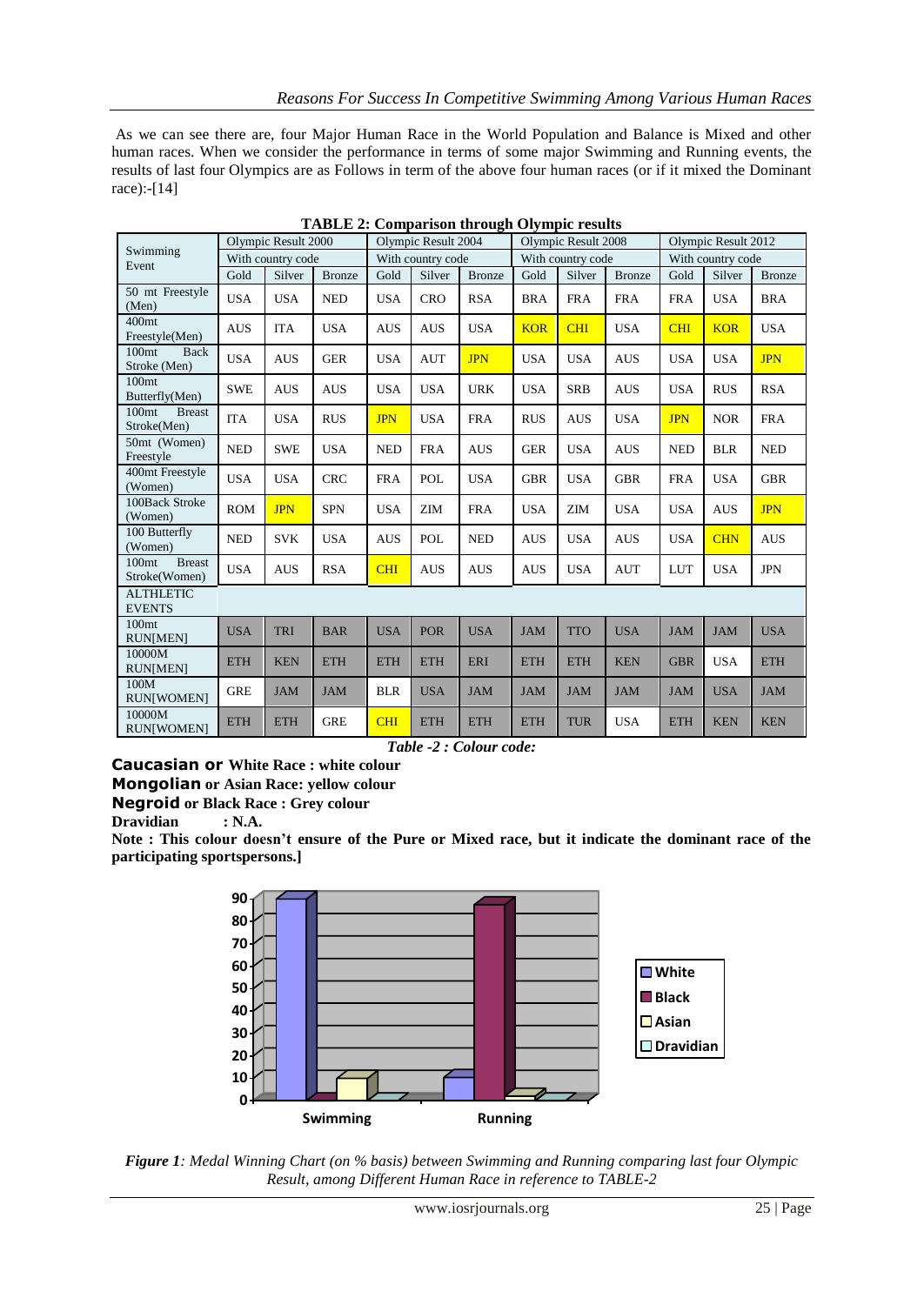### **1.2. Objective-**

It is very interesting to learn that though some consider swimming as an Athletic Sports but when we consider the best sportspersons in swimming and running, there is a totally different result in terms of Human Race. As we can see from the "Table 2" and "Figure 1", Swimming (both Short and Long Distance and different strokes) is Dominated (Both men and women) by the White (Aryans or Aryans dominant mix) and part being leaded by Asian, the existence of Black or Dravidian race are not in the lead. Whereas the Running (Both Short and Long Distance) is mainly dominated by the Black race and quite few White are there in the league among the top performers.

It made us interested to find out the reason, why Swimming is not dominated by the Black race, what physical disadvantages they have in swimming and Advantages they have in running. Also what physical advantages an Asian have in comparison with Dravidian to lead the Swimming World after White race.

# **1.3. Comparative study of Physical structure of different human race in respect of competitive swimming-1.3.1 Floatation Capacity**

**a)** Centre of gravity and centre of buoyancy are behind swimming capabilities. Adrian Bejan (2010), a professor of mechanical engineering at Duke University in North Carolina, and Dr Edward Jones (2010) of Howard University in Washington discussed in The Daily Telegraph that mass that falls from a higher altitude falls faster. In running, the altitude is set by the location of the center of gravity. For the fastest swimmers, longer torsos allow the body to fall forward farther, riding the larger and faster wave. The



about a 3% higher center of gravity than whites. That may make black sprinters 1.5 percent faster than white sprinters. Using that formula, whites may have a similar advantage over blacks in swimming [Mathu Moore, 2010]. The paper also reported that although Asians have lower centers of mass/longer relative torsos like whites, European whites have an advantage in swimming due to longer overall torsos (Adrian Bejan; Edward C. Jones; Jordan D. Charles; 2010).

- **b**) Racial differences could come through the structure of bone. Asian Indians are lean "sinkers" because they have little fat and a high percentage of bone and muscle in their physical make-up. On the other hand, the Inuit are fat and round, adaptations that minimize heat loss. That combination also makes them float well. Similarly, because blacks have such dense bones, they are less buoyant and less likely to be swimming champions. [William Robertson Boggs, 1992]
- **c)** The volume of air in the lungs has an important effect. After inhalation, a greater amount of water is displaced without any increase in weight. Thus, floating is easier when the lungs and chest are expanded but the angle of float will be increased. But from different study, it is found that there is no significance difference among the races in this respect.(Brent S. Rushall, 2007)
- **1.3.2 Height** . The average height for male swimmers is  $187.1 \pm 7.2$  cm. It is about 14 cm higher than in female swimmers. The height in male swimmers is more variable between events than in female swimmers. Tall Swimmers are at an advantage because they have Bigger Feet to Kick with Longer Arms i.e. "Longer Lever" to pull with.

Although if we consider general height among different Human Races, Aryans and Part of Black Race have higher average height compare to Asians & Dravidians. But we have observed in Modern Swimming the top swimmers have nearly same height despite of different races. This may be because of Proper Screening Process. E.g. Although the average male height of Chinese (1.663 mt. or 5 ft 5½ in) is lower than the average height of American (1.789 mt or 5 ft 10½ in) or Australian (1.784 mt or 5ft 10in), but the Top Swimmers from China also have good height. Recent world champion Sun Yang is 1.98mt (6 ft 6 in) tall. However there are exceptions also. The average height for an Olympic Gold Medalist in Men 200 Free Style is 6ft 4 inches over past 12 years (Eugena Jung, 2012), but South Korean swimmer Park Tae Hwan despite having a height of 6 feet only (which is 3.6 inches below the Olympic Average height) won Gold in 400 Free Style in 2008 Olympic and Silver in 2012 Olympic [13].

After the above detailed discussion, it can be stated clearly that though physical structure is an important factor but not the sole factor behind difference in swimming capability. There are some prominent structural difference in between 'black' and 'white' which clarifies why White people are good in swimming compare to Black in swimming, though Black race are better in running; but these cannot reflect a clear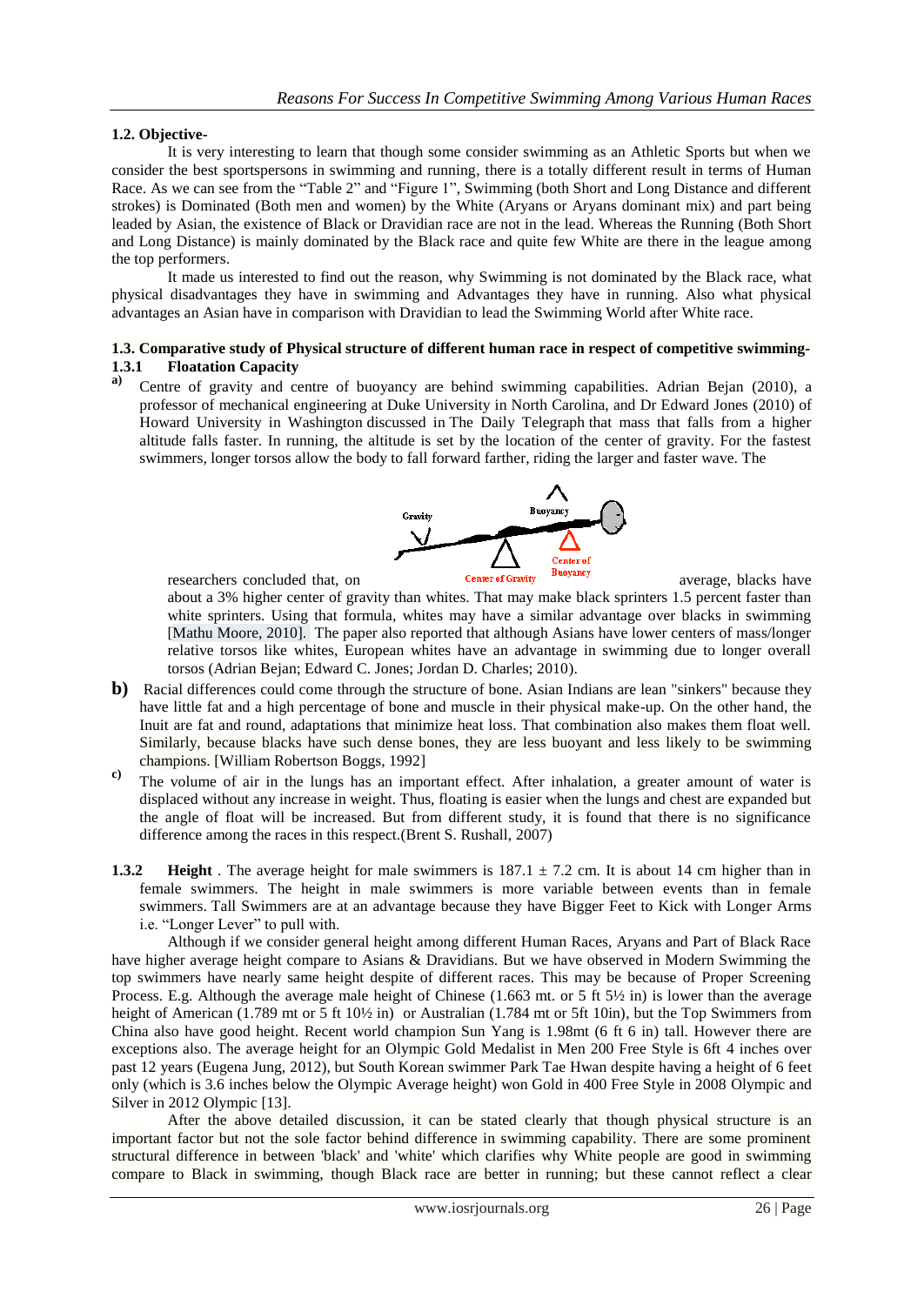difference in performance between Chinese and Dravidian. As per body fat, Chinese are same as Dravidian and more surprisingly adipose tissue concentration with Chinese are less than all other race along with the Dravidian (Dale R [Wagner](http://ajcn.nutrition.org/search?author1=Dale+R+Wagner&sortspec=date&submit=Submit) and Vivian H [Heyward,](http://ajcn.nutrition.org/search?author1=Vivian+H+Heyward&sortspec=date&submit=Submit) 2000).

Therefore the question remains, what might be the determined factors behind the performance of a swimmer! Is it only the Physical Factor in different human race?

Let us discuss some other factors:

The other factors can be (a) socio-cultural factor, (b) financial factor and most importantly (c) technical factor.

#### **1.4. Socio-cultural factors-**

As we have discussed early, swimming is not a sport in which we tend to see black faces. Contrast this with sprinting and basketball, which are dominated by black athletes from all over the world. The 10 fastest 100m male sprinters in the world are all black, as are eight of the world's 10 fastest women. There is undoubtedly a wide gap between black and white participation in certain sports. According to a [recent study by](https://swimfoundation.org/NETCOMMUNITY/SSLPage.aspx?pid=281&srcid=231)  [USA Swimming,](https://swimfoundation.org/NETCOMMUNITY/SSLPage.aspx?pid=281&srcid=231) nearly 60% of African-American children between the ages of six and 16 are unable to swim, in comparison to 31% of white children [\(Chin MK,](http://www.ncbi.nlm.nih.gov/pubmed?term=Chin%20MK%5BAuthor%5D&cauthor=true&cauthor_uid=7830388) [So RC,](http://www.ncbi.nlm.nih.gov/pubmed?term=So%20RC%5BAuthor%5D&cauthor=true&cauthor_uid=7830388) [Yuan YW,](http://www.ncbi.nlm.nih.gov/pubmed?term=Yuan%20YW%5BAuthor%5D&cauthor=true&cauthor_uid=7830388) [Li RC,](http://www.ncbi.nlm.nih.gov/pubmed?term=Li%20RC%5BAuthor%5D&cauthor=true&cauthor_uid=7830388) [Wong AS,](http://www.ncbi.nlm.nih.gov/pubmed?term=Wong%20AS%5BAuthor%5D&cauthor=true&cauthor_uid=7830388) 1994). It shows sociocultural factors are very much influential. Biology alone cannot account for success.

One of the past studies [\(Lola Adesioye,](http://www.theguardian.com/profile/lolaadesioye) 2008) of the survey evidently justify the hypothesis that the social status of families from where the swimmers originated is one dimension of inequalities encountered in competitive swimming. This sport is chosen mostly by the children of upper-middle class people in USA.

Different study shows that, children whose parents were of former performers in swimming and children of former elite athletes in other individual sports who are getting engaged with competitive swimming, mostly on the initiative of their parents. This reveals the high degree of self-reproduction of sport society, a tendency which is expected to continue in the future as well [\(Lola Adesioye,](http://www.theguardian.com/profile/lolaadesioye) 2008).

#### **1.5. Financial factors-**

A [1999 study by the University of Arizona](http://psycnet.apa.org/index.cfm?fa=search.displayRecord&uid=1999-15054-009) actually shows that so ingrained are the stereotypes about racial superiority and inferiority in certain sports that they affect not only which sports both black and white people gravitate toward but also their performance in those sports.

The environment in which we live and are educated also plays a role. Although Eric the Eel was mocked for his slowness, the reality is that in his hometown in Equatorial Guinea, he only had access to a 20m pool. (Lola Adesiove, 2008)

In the west, where the vast majority of black people live in the inner cities, the types of sports they engage in are the ones most suited to an inner-city environment, not only in terms of access but also cost. This may explain why basketball courts are found on most inner-city blocks in African-American neighborhoods: they are cheap to build, require little maintenance and participation is affordable.

There are very few swimming pools, tennis courts and golf courses built in black communities, and they tend to require higher financial outlay. Golf and tennis are usually the domain of private membership clubs, and – even with the stunning successes of Tiger Woods and the Williams sisters – are still considered white, upper middleclass sports. The USA Swimming study found that swimming ability, regardless of race, actually increases in relation to parents' income and education.

In the same way, Black Africans have had restricted access to swimming pools that are both be privately or publicly owned. Private swimming pools in residential areas are owned by homeowners and access is determined by the home owner. The majority of home owners with pools are wealthy. Many Black people cannot afford the high costs of building and maintaining an individually owned pool.

It has been shown in the study by Karen D. Berukoff and Grant Michael Hill (2010), 'A Study of Factors That Influence the Swimming Performance of Hispanic High School Students' that swimming opportunity has a very strong significant positive relationship with swimming performance.

The characteristics of the personality which are necessary for competition – independence, assuming risks, longterm planning (to be discussed in Technical Factor), and acceptance of deferred gratification – are precisely overlapping with those elements of the life-style which children and youth growing up in an entrepreneurial culture are socialized in. The financial situation of sport worsened to such an extent that the families of young athletes are necessarily overtaking the financial burden of sporting careers.

A lot of discussion has been done in two earlier paragraphs. We do differentiate between 'blacks' and 'white' swimmers in that line of arguments. But if we again come to compare between Chinese and Dravidians swimmers, it is difficult to get support from data in this context.

Thus there should be another important factor by which we can explain the missing link. That may be the factor by which a swimmer can overcome his or her physical, socio-cultural as well as financial draw-backs. That factor may reveal the reason behind the success of Chinese swimmers in recent past. This factor may point out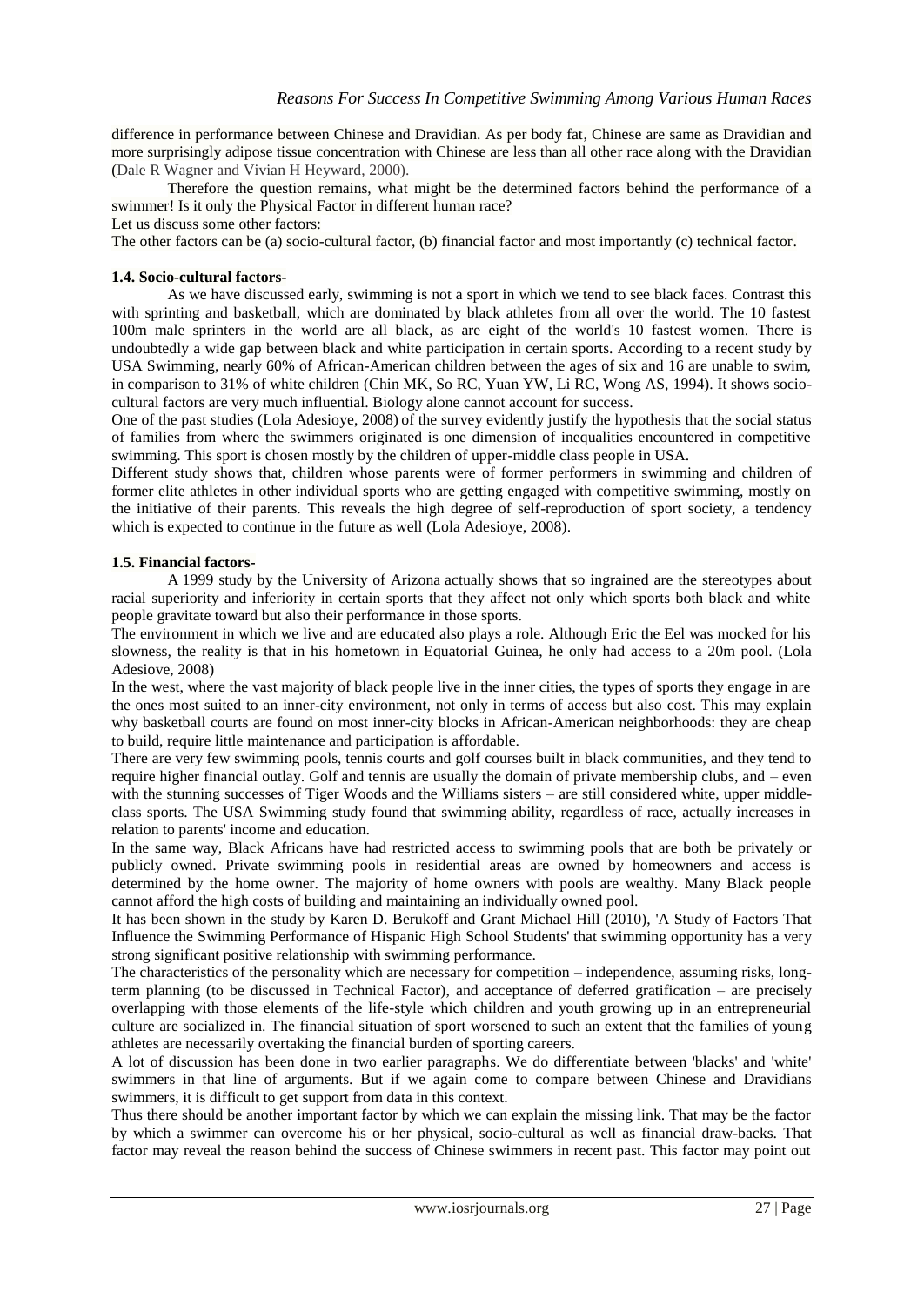the reason behind absence of Dravidians in international swimming though they are very close to Chinese in terms of other factors.

#### **1.6. Technical Factor**

Swimming is a Technique Driven Sports. The Performance of a Swimmers not merely dependent on the physical advantage of a Swimmer (Though it is a factor) as we can understand from the study of Olympic result of different human race, but it also depend on few major factors (for which the Swimmers of China and Japan are doing so well despite having less physical advantage then the White Americans, Australians and Europeans). These factors are:-

- 1. **Stroke Technique**: Good technique enable a swimmer to pull more water in an efficient manner (that mean without wasting too much of energy per pull/kick) with less Body Drag.
- 2. **Mental Strength**: It has been seen that many swimmers despite having less basic physical advantages like height, power etc., outperform the race with great mental determination. Some of the major metal strength requirement is the pain bearing capacity at the lactic pic level, managing race pressure against some tough competitor; learn from loosing, killer instinct.
- 3. **Nutrition**: Nutrition and proper food habit with the required supplement are not easy to maintain for a low economic background swimmers.
- 4. **Sacrifice**: Any Elite Sportsperson need to sacrifice a lot of small thing in their life for the achievement. Some of this thinks are balancing or time management of their personal and education life, lot of small entertainment factor, other sports.
- 5. **X Factor**: It has been seen that in a group of Swimmers of same class of physical advantage and doing same in practice one swimmer is doing better in the Vital Swimming Meet, this type of difference can be treated as the X Factor or Competitive spirit of a Swimmer.
- 6. **Long term planning though a systematic training program**: All the technical factors discussed above to be imposed on swimmers through a long term planning and well build systematic training program. Though Dravidian and Asian have similar structure but one of the thing that differentiate Asian performance in swimming compare to Dravidian is the Social recognition of Sports and target setting towards the performance. Let us take an example of Chinese swimming in term of Long Term Planning.

In Barcelona Olympic China got four Gold and five Silver medals in Women section [12], but this did not happen on sudden program rather through a long term planning. This success was in part due to the standards used for selecting swimmers of Olympic potential:

1. Evaluation of growth to future performance: In 1980, all All-Chinese swimmers were surveyed for setting up a Chinese outstanding swimmer's model and they found,

a) There was a significant difference between the Chinese male swimmer's height and the Olympic swimmer's.

b) The strength of the Chinese women and men swimmers was much weaker compared with Olympic swimmers.

2. Evaluation of morphology, fitness, and physiology: Understanding the physiological factor, specifically, importance of height of swimmers in the selection procedure was more specific from the basic stages which encourage the tall swimmers to get better opportunity.

# **3. Final selection and training.**

For the Chinese Olympic Swimmers, the coaches increased practice intensity, and improved the swimmer's strength.

In 1980, research showed that practice intensity of the Chinese swimmers was too low.

Altitude training is an effective training method, although there is controversy about the effects of altitude training on subsequent performance at sea level. Since 1985, the Chinese swimmers have been to Kunming (where the altitude is almost the same as the Olympic training centre in Colorado Springs) to do altitude training. Usually, the training lasts three to four months, then swimmers return to sea level about two weeks before championships. Before the Barcelona Olympics, the Chinese swimmers and the Unified team all experienced altitude training. [Jinri Jiang, ]

This clearly indicates how a long term well build planning can overcome the physical drawback.

Whereas no such long term measure has been taken to build the swimmers of South East Asian Countries (who are Dravidian Dominant origin), this clarifies the poor result in Swimming by these country in the said Olympic.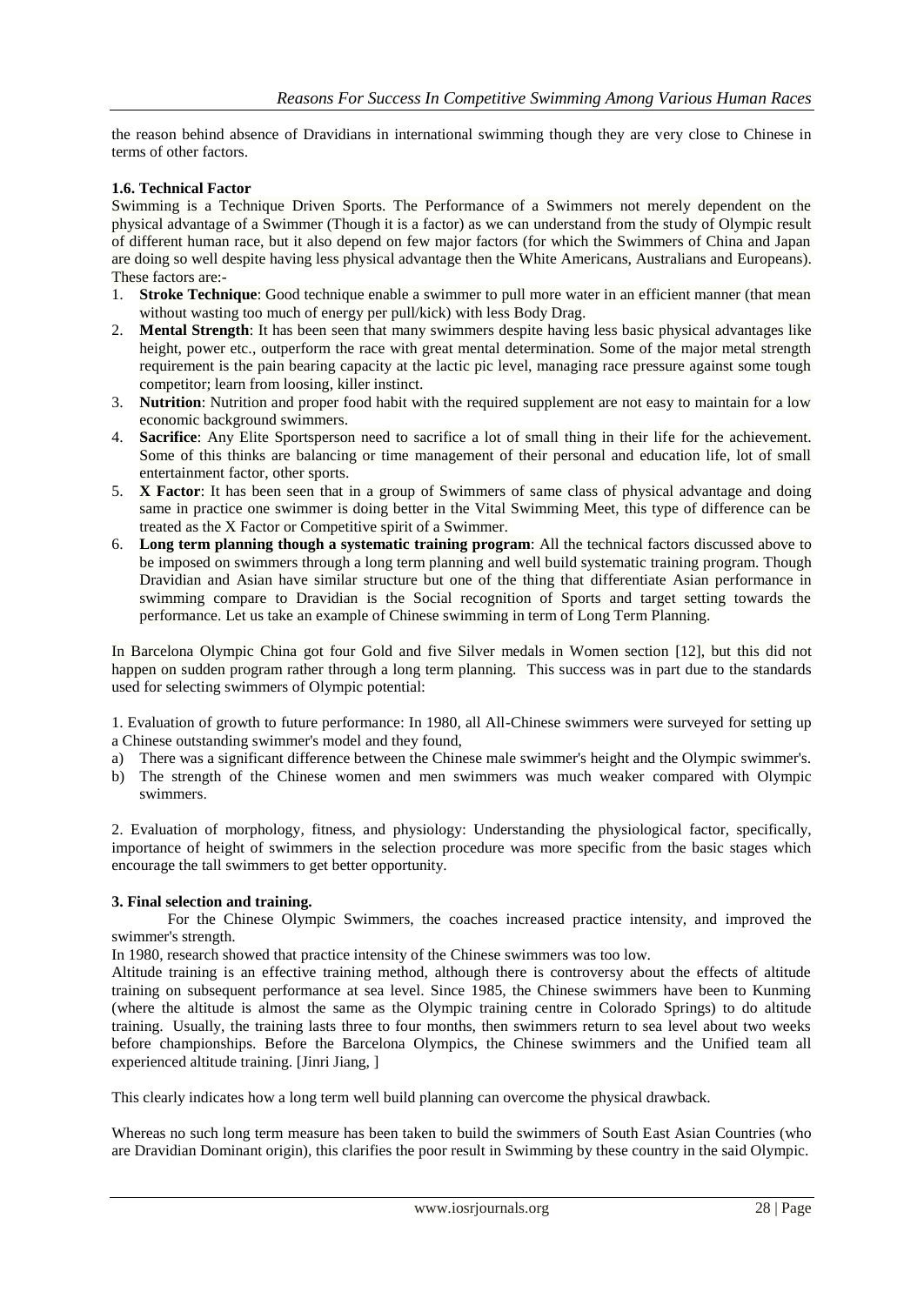#### **1.7. Conclusion -**

We can conclude the entire discussion in the following way,

Efficiency in swimming  $= A$  function of (factors come from race, socio-cultural factors, financial factors, technical factors). All the factors are very important. A champion swimmer can be a combination of all the above factors.



*Fig 5: Venn diagram showing four factors and common portion*

Above figure can be a good representative of our discussion. We have identified four influencing factors on which performance of a swimmer depends. Suppose 'A' is the factors from race, 'B' is the socio-cultural factors, 'C' is the financial factor and 'D' is the technical factor. In the diagram, 'B' and 'C' are shown as a part of 'A'. Because 'socio-economic' and 'financial' factors can come from different race. A good swimmer may be a combination of all four. In the diagram, 'red' portion represents the common zone. Thus, if a swimmer lies in the 'red' zone, he got all positive influences from all four factors, and could be a champion.

But, there is a very high chance that most of the swimmers stand outside that zone. Somebody can have one, two or three positive factors; may not have all four. Question arises, how to overcome the absence of positive impact of some factors?

A swimmer can never change his or her race. Similarly, it is almost impossible to change his/her socio-cultural factors. One can try to change his/her financial condition, but according to our discussion total economic financial condition should be changed to find some positive influence on the performance of a swimmer. That is a long term phenomenon, beyond the capacity of an individual. So, we are left with the sole factor, that is, technical factor. The performance of a swimmer can definitely be changed with improved technique. Negativity of all other factors can definitely be reduced by proper technique. Therefore, 'B' can lift a swimmer out of all negative impacts of his/her race; it can bring him/her out of 'A'.

#### **1.8. Recommendations -**

In the above discussion and study it has been understood that the performance of swimmer in terms of different Human Race are dependent not only on the Physical Factor of each Race but also on the (a) sociocultural factor, (b) financial factor and most importantly (c) technical factor. Despite having Adverse Physical Factor upto a certain extend can be overcome by Systematic Training Pattern, Proper Filtration of Talent with Social recognition and Financial Support. We strongly believe that in Near Future we can see some of the Quality Swimmers will come from Dravidian and Black Race also if the above stated factor supports this sport.

#### **References:**

[1]. Adrian Bejan, Edward C Jones, Jordon D Charles, 2010. The Evolution Of Speed In Athletics: Why The Fastest Runners Are Black And Swimmers White.International Journal of Design and Nature and Ecodynamics. 5(3):199-211.

[2]. Brent S. Rushall. 2007. Floating In Swimming: The Forgotten Technique Modifier. Swimming Science Bulletin, Number 36.

- **[3].** [Chin MK,](http://www.ncbi.nlm.nih.gov/pubmed?term=Chin%20MK%5BAuthor%5D&cauthor=true&cauthor_uid=7830388) [So RC,](http://www.ncbi.nlm.nih.gov/pubmed?term=So%20RC%5BAuthor%5D&cauthor=true&cauthor_uid=7830388) [Yuan YW,](http://www.ncbi.nlm.nih.gov/pubmed?term=Yuan%20YW%5BAuthor%5D&cauthor=true&cauthor_uid=7830388) [Li RC,](http://www.ncbi.nlm.nih.gov/pubmed?term=Li%20RC%5BAuthor%5D&cauthor=true&cauthor_uid=7830388) [Wong AS.](http://www.ncbi.nlm.nih.gov/pubmed?term=Wong%20AS%5BAuthor%5D&cauthor=true&cauthor_uid=7830388) 1994. Cardiorespiratory fitness and isokinetic muscle strength of elite Asian junior soccer players[. J Sports Med Phys Fitness.](http://www.ncbi.nlm.nih.gov/pubmed/7830388) 1994 Sep; 34(3):250-7.
- [4]. Dale R [Wagner](http://ajcn.nutrition.org/search?author1=Dale+R+Wagner&sortspec=date&submit=Submit) and Vivian H [Heyward](http://ajcn.nutrition.org/search?author1=Vivian+H+Heyward&sortspec=date&submit=Submit) (2000). Measures of body composition in blacks and whites: a comparative revie[w1](http://ajcn.nutrition.org/content/71/6/1392.long#aff-1) , [2,](http://ajcn.nutrition.org/content/71/6/1392.long#fn-2) Am J Clin Nutr, June 2000 vol. 71 no. 6 1392-1402.
- [5]. Eugena Jung (2012). Swimmer Overcome Height Challenges, Yale Baily News , 11/09/12
- [6]. Jinri Jiang, M.S. How to select potential Olympic swimmers[. www.geocities.ws/ddstcoach/Coach.htm](http://www.geocities.ws/ddstcoach/Coach.htm)
- Karen D. Berukoff and Grant Michael Hill, 2010. A Study of Factors That Influence the Swimming Performance of Hispanic High School Students. International Journal of Aquatic Research and Education,2010, 4, 409-421
- [8]. Lisa Porter, 2010.The History of Competitive Swimming. Livestrong.com [\(http://www.livestrong.com/article/342427-the-history-of](http://www.livestrong.com/article/342427-the-history-of-competitive-swimming/)[competitive-swimming/\)](http://www.livestrong.com/article/342427-the-history-of-competitive-swimming/).